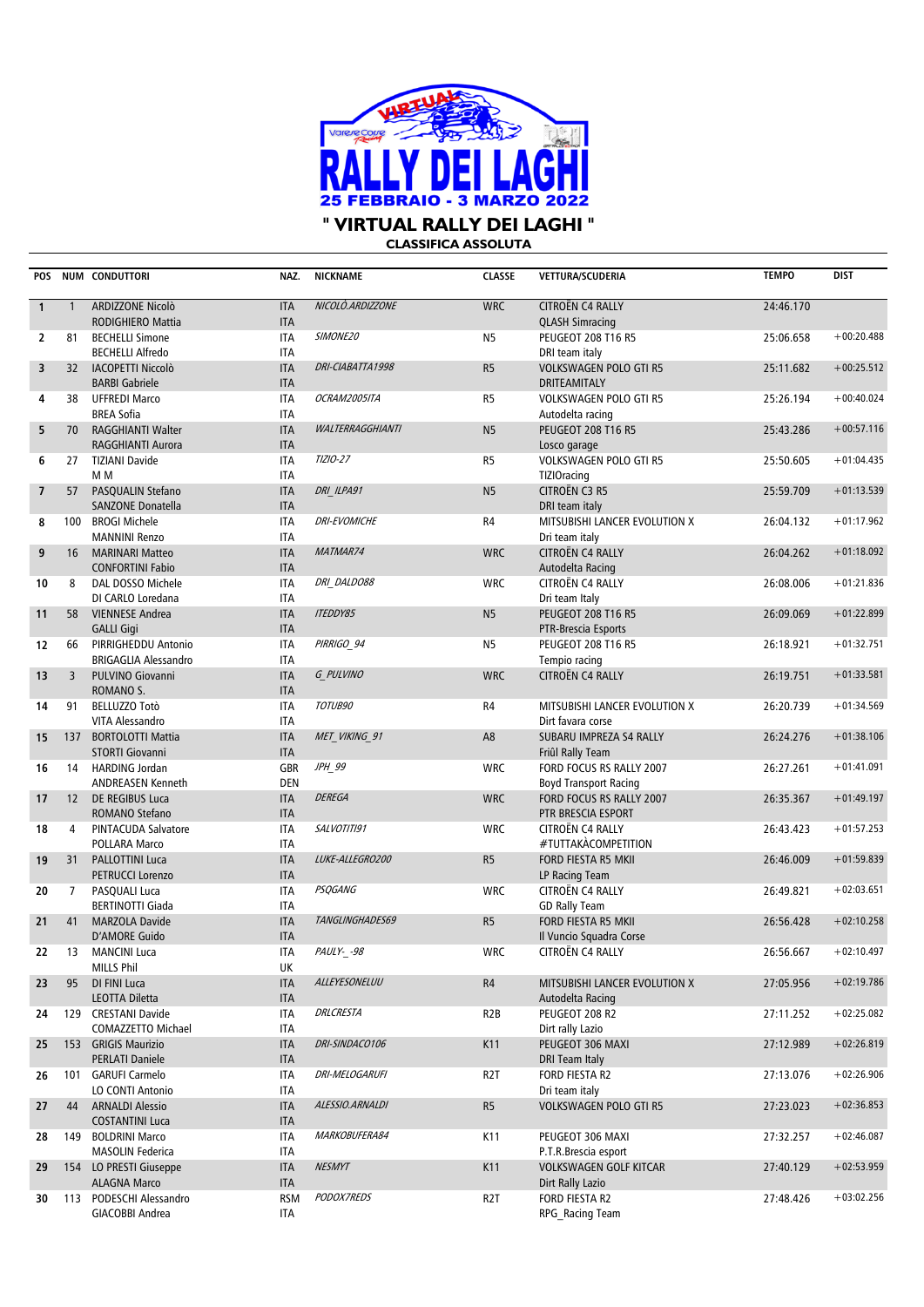

**CLASSIFICA ASSOLUTA** 

| POS |     | <b>NUM CONDUTTORI</b>                                    | NAZ.                     | <b>NICKNAME</b>        | <b>CLASSE</b>    | VETTURA/SCUDERIA                                         | <b>TEMPO</b> | <b>DIST</b>  |
|-----|-----|----------------------------------------------------------|--------------------------|------------------------|------------------|----------------------------------------------------------|--------------|--------------|
| 31  | 96  | <b>DENTELLA Marco</b><br><b>DENTELLA Andrea</b>          | <b>ITA</b><br><b>ITA</b> | <b>MLBALLAS</b>        | R4               | MITSUBISHI LANCER EVOLUTION X<br><b>MARACING</b>         | 27:54.746    | $+03:08.576$ |
| 32  | 92  | DE SANTIS Emiddio<br><b>LEONARDI Davide</b>              | <b>ITA</b><br>ITA        | <b>SUPEREMIDDIO</b>    | R4               | MITSUBISHI LANCER EVOLUTION X<br><b>DIRT RALLY LAZIO</b> | 28:02.896    | $+03:16.726$ |
| 33  | 30  | <b>ANDRIOLETTI Mario</b><br><b>ANDRIOLETTI Valentina</b> | <b>ITA</b><br><b>ITA</b> | <b>MARIO ANDRETTI</b>  | R <sub>5</sub>   | <b>VOLKSWAGEN POLO GTI R5</b><br>Orobica Corse           | 28:07.434    | $+03:21.264$ |
| 34  |     | 102 PLUDA Michael<br><b>SUVAKIC Denis</b>                | <b>ITA</b><br><b>ITA</b> | <i>MECHAMIC 38</i>     | R <sub>2</sub> T | FORD FIESTA R2<br>PTR BRESCIA ESPORTS                    | 28:10.805    | $+03:24.635$ |
| 35  | 36  | <b>PITTA Bru</b><br>PITTA Be                             | <b>ITA</b><br><b>ITA</b> | <b>BARBA-TERZA</b>     | R <sub>5</sub>   | <b>VOLKSWAGEN POLO GTI R5</b><br>Alba docilia            | 28:14.232    | $+03:28.062$ |
| 36  | 64  | PIRALLA Sandro<br>CHIABOTTI Simone                       | <b>ITA</b><br><b>ITA</b> | SANDRIN77              | N <sub>5</sub>   | ŠKODA FABIA R5<br>PirsanRacing                           | 28:21.433    | $+03:35.263$ |
| 37  | 131 | <b>SANZOGNI Marco</b><br><b>SANZOGNI Paolo</b>           | <b>ITA</b><br><b>ITA</b> | AUTOSPORT_79           | R2B              | PEUGEOT 208 R2<br><b>DP</b>                              | 28:25.643    | $+03:39.473$ |
| 38  |     | 119 GIANNECCHINI Nicola<br><b>BERCHIOLLI Stefano</b>     | <b>ITA</b><br><b>ITA</b> | NIKOLANIKO92           | R <sub>2</sub> B | PEUGEOT 208 R2<br>6 ganzo vai                            | 28:33.853    | $+03:47.683$ |
| 39  | 47  | <b>COVIELLO Matteo</b><br><b>POGGETTI Mattia</b>         | <b>ITA</b><br><b>ITA</b> | <b>BSE COVIXTEO24</b>  | R <sub>5</sub>   | FORD FIESTA R5 MKII<br>UniverseRacing                    | 28:51.206    | $+04:05.036$ |
| 40  | 23  | <b>CUCUGLIELLI Domenico</b><br><b>CUCUGLIELLI Dario</b>  | <b>ITA</b><br><b>ITA</b> | <b>KUKUD</b>           | R <sub>5</sub>   | FORD FIESTA R5 MKII<br>SK-Motorsport                     | 28:51.962    | $+04:05.792$ |
| 41  |     | 120 TARABBO Riccardo<br><b>MAI</b> Irene                 | <b>ITA</b><br><b>ITA</b> | <b>SCIUMMIA</b>        | R <sub>2</sub> B | PEUGEOT 208 R2<br>Novara Corse                           | 28:53.147    | $+04:06.977$ |
| 42  | 94  | <b>CASABLANCA Paolo</b><br><b>CASABLANCA Arianna</b>     | <b>ITA</b><br><b>ITA</b> | MAVERIK4501            | R4               | MITSUBISHI LANCER EVOLUTION X<br>Ionio corse             | 28:58.194    | $+04:12.024$ |
| 43  | 84  | <b>ROSSO Nicolas</b><br><b>CALCAGNO Martina</b>          | <b>ITA</b><br><b>ITA</b> | NICRED15               | N <sub>5</sub>   | ŠKODA FABIA R5<br>Rossocorsa Rally Team                  | 28:59.049    | $+04:12.879$ |
| 44  |     | 104 DI BENEDETTO Mattia<br><b>TASSELLA Riccardo</b>      | <b>ITA</b><br><b>ITA</b> | MATTIALOEB078          | R <sub>2</sub> T | <b>FORD FIESTA R2</b><br>Assenzio racing team            | 29:16.417    | $+04:30.247$ |
| 45  | 48  | <b>SABATINO Fabrizio</b><br>SAB Fab                      | <b>ITA</b><br><b>ITA</b> | <b>FABBRYONE</b>       | R <sub>5</sub>   | FORD FIESTA R5 MKII                                      | 29:21.464    | $+04:35.294$ |
| 46  |     | 140 CIGARDI Armando<br>ROMANO Sergio                     | <b>ITA</b><br><b>ITA</b> | ARMANDOCIGARDI         | A8               | PEUGEOT 206 RALLY<br>CIGA Motorsport                     | 29:22.399    | $+04:36.229$ |
| 47  | 98  | <b>JOLY Christian</b><br><b>JOLY Hemile</b>              | <b>ITA</b><br><b>ITA</b> | CHRJB23                | R4               | MITSUBISHI LANCER EVOLUTION X<br><b>Brescia Esports</b>  | 29:26.791    | $+04:40.621$ |
| 48  |     | 124 SABBATINI Nicola<br><b>SABBATINI Cristiano</b>       | <b>ITA</b><br><b>ITA</b> | CONSUMO TERROSO        | R <sub>2</sub> B | PEUGEOT 208 R2                                           | 29:51.300    | $+05:05.130$ |
| 49  |     | 22 TUMIATI Nicolò<br><b>VAMONOS Frank</b>                | <b>ITA</b><br><b>ITA</b> | TUMING 27              | R <sub>5</sub>   | FORD FIESTA R5 MKII<br>Bella                             | 30:09.489    | $+05:23.319$ |
| 50  | 50  | <b>GASPARELLA Fabio</b><br>PICCHIATORE Armando           | <b>ITA</b><br><b>ITA</b> | ER-GASPO               | R <sub>5</sub>   | FORD FIESTA R5 MKII<br>DRI ACCADEMY                      | 30:09.742    | $+05:23.572$ |
| 51  |     | 133 MANISCALCO Marco<br><b>MANISCALCO Vincenzo</b>       | <b>ITA</b><br><b>ITA</b> | MARCOMAN 2005          | R2B              | PEUGEOT 208 R2<br><b>DAG</b>                             | 30:12.255    | $+05:26.085$ |
| 52  |     | 151 FURNARI Francesco<br><b>BOLDRINI Marco</b>           | <b>ITA</b><br><b>ITA</b> | FURFRA15               | K11              | PEUGEOT 306 MAXI<br>P.t.r.Brescia esport                 | 30:34.620    | $+05:48.450$ |
| 53  | 40  | <b>SIRONI Fabrizio</b><br><b>CAMARELLA Luca</b>          | <b>ITA</b><br><b>ITA</b> | MORPH3US TH3MAST       | R <sub>5</sub>   | FORD FIESTA R5 MKII<br>Ventura Racing Team               | 30:38.139    | $+05:51.969$ |
| 54  | 29  | KOŻUCHOWSKI Marcin<br>KORNACKI Adam                      | PL<br>PL                 | <b>MRFASOLA</b>        | R <sub>5</sub>   | FORD FIESTA R5                                           | 30:39.006    | $+05:52.836$ |
| 55  | 67  | LEVERONE Davide<br>AZZAPELLO Graziano                    | <b>ITA</b><br><b>ITA</b> | LEVER1RALLY            | N <sub>5</sub>   | <b>PEUGEOT 208 T16 R5</b><br>Losco Garage                | 30:46.916    | $+06:00.746$ |
| 56  |     | 146 BARBIERI Fulvio<br><b>FERRARI Cristina</b>           | ITA<br><b>ITA</b>        | <b>FASTANDFULVIOUS</b> | K11              | SEAT IBIZA KIT CAR<br>Sosio corse                        | 30:48.500    | $+06:02.330$ |
| 57  | 75  | <b>NERI Michele</b><br>ROMANO Salvo                      | <b>ITA</b><br><b>ITA</b> | <b>MIKYBLK</b>         | N <sub>5</sub>   | ŠKODA FABIA R5                                           | 30:50.331    | $+06:04.161$ |
| 58  | 68  | LOMBARDI Mirko Manuel<br><b>GIUDICE Vanessa</b>          | <b>ITA</b><br><b>ITA</b> | ABARTHINO 90           | N5               | <b>PEUGEOT 208 T16 R5</b><br>Sei ganzo vai               | 30:57.570    | $+06:11.400$ |
| 59  | 15  | <b>MANCIN Davide</b><br><b>MANCIN Sara</b>               | <b>ITA</b><br><b>ITA</b> | MANCIN.DAVIDE          | <b>WRC</b>       | <b>CITROËN C4 RALLY</b><br><b>MANCIO RACING</b>          | 31:03.031    | $+06:16.861$ |
| 60  | 11  | <b>BELLITTI Davide</b><br><b>BELLITTI Valentina</b>      | <b>ITA</b><br><b>ITA</b> | <b>DAV80</b>           | <b>WRC</b>       | ŠKODA FABIA RALLY<br>Dvg                                 | 31:10.507    | $+06:24.337$ |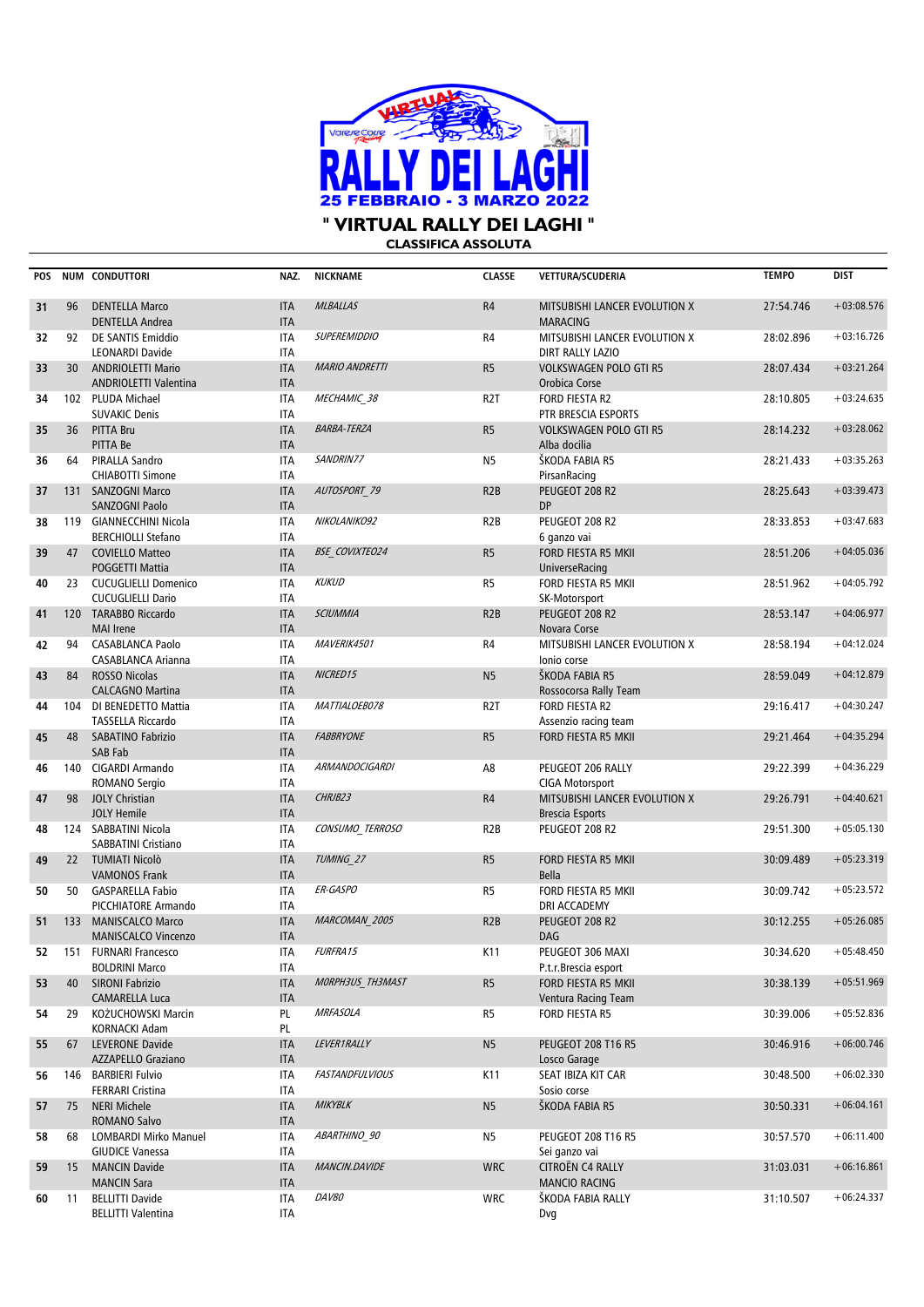

## **" VIRTUAL RALLY DEI LAGHI "**

**CLASSIFICA ASSOLUTA**

| <b>POS</b> | NUM | <b>CONDUTTORI</b>         | NAZ.       | <b>NICKNAME</b>      | <b>CLASSE</b>    | <b>VETTURA/SCUDERIA</b>       | <b>TEMPO</b> | <b>DIST</b>  |
|------------|-----|---------------------------|------------|----------------------|------------------|-------------------------------|--------------|--------------|
| 61         | 71  | <b>INNOCENTI Manuel</b>   | <b>ITA</b> | <b>MANUEMMALE</b>    | N <sub>5</sub>   | ŠKODA FABIA R5                | 31:11.946    | $+06:25.776$ |
|            |     | <b>EMMA Innocenti</b>     | <b>ITA</b> |                      |                  | Seven Speed Racing            |              |              |
| 62         | 144 | <b>MAGNANI Roberto</b>    | <b>ITA</b> | <b>MAGNANI ROBY</b>  | K <sub>11</sub>  | PEUGEOT 306 MAXI              | 32:10.586    | $+07:24.416$ |
|            |     | <b>CECCARELLI Michele</b> | <b>ITA</b> |                      |                  | Case Frini Racing Team        |              |              |
| 63         | 118 | <b>GIUSTETTI Luca</b>     | <b>ITA</b> | GPRALLY22            | R <sub>2</sub> T | <b>FORD FIESTA R2</b>         | 32:13.834    | $+07:27.664$ |
|            |     | <b>CINOTTO Luca</b>       | <b>ITA</b> |                      |                  | Gliese                        |              |              |
| 64         | 79  | <b>IDDAU Salvatore</b>    | <b>ITA</b> | <i>S.IDDAU</i>       | N <sub>5</sub>   | CITROËN C3 R5                 | 32:34.543    | $+07:48.373$ |
|            |     | <b>FENU Mario</b>         | <b>ITA</b> |                      |                  |                               |              |              |
| 65         | 28  | <b>COTRONE Francesco</b>  | <b>ITA</b> | VENTODELNORD         | R <sub>5</sub>   | <b>VOLKSWAGEN POLO GTI R5</b> | 34:26.757    | $+09:40.587$ |
|            |     | <b>COTRONE Federico</b>   | <b>ITA</b> |                      |                  | Scuderia del Grifone          |              |              |
| 66         | 107 | <b>RAMIN Matteo</b>       | <b>ITA</b> | <b>SPEEDTEO</b>      | R <sub>2</sub> T | <b>FORD FIESTA R2</b>         | 36:25.087    | $+11:38.917$ |
|            |     | <b>PICENO Denis</b>       | <b>ITA</b> |                      |                  | Baldon rally                  |              |              |
| 67         | 142 | <b>IELMINI Tommaso</b>    | <b>ITA</b> | <b>TOMMYFISHERSC</b> | A <sub>8</sub>   | SUBARU IMPREZA S4 RALLY       | 41:38.981    | $+16:52.811$ |
|            |     | <b>GENNARO Luca</b>       | <b>ITA</b> |                      |                  | Scuderia le Canestrepp        |              |              |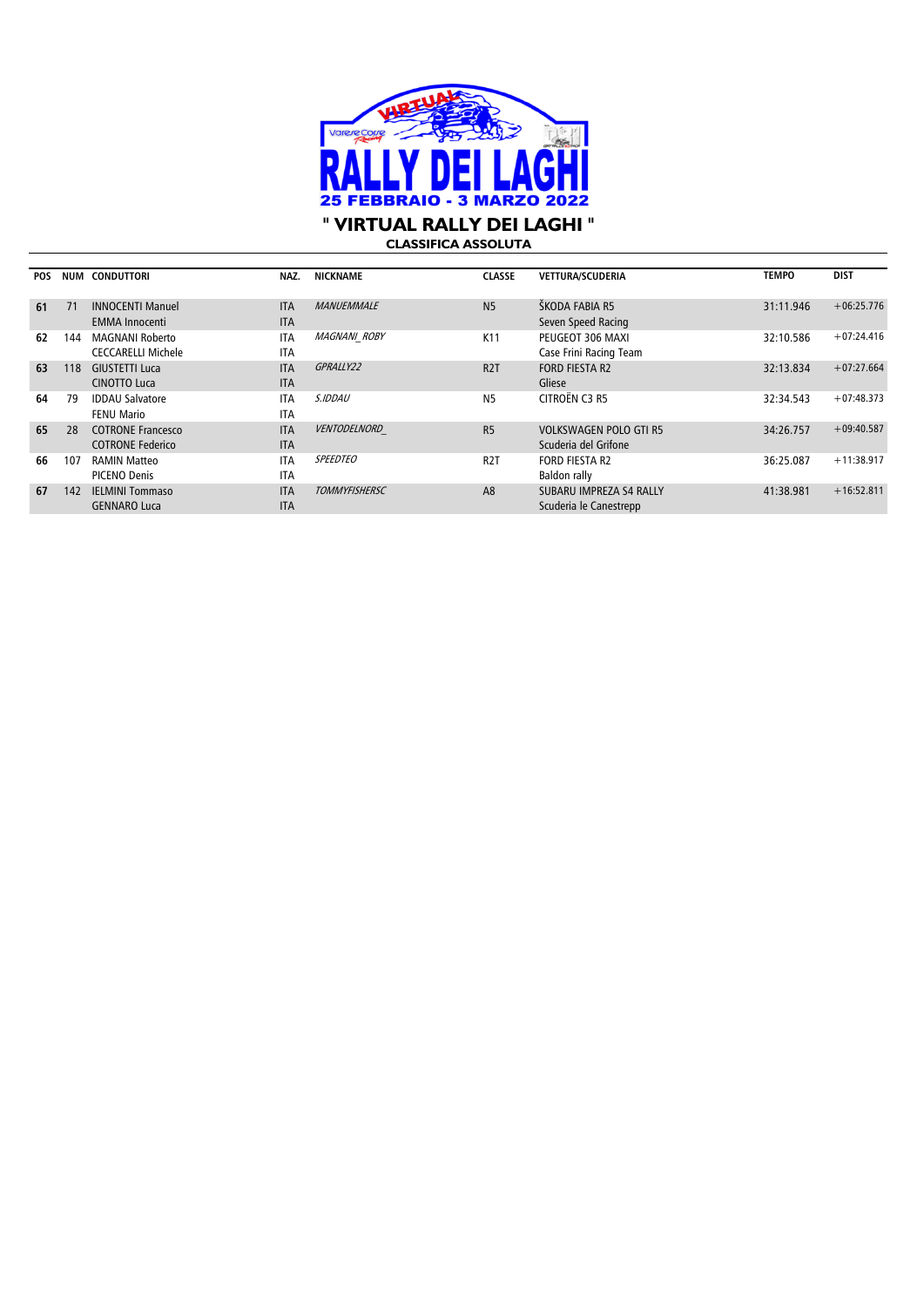

**CLASSIFICA CLASSE WRC**

| <b>POS</b>     |                | <b>NUM CONDUTTORI</b>      | NAZ.       | <b>NICKNAME</b>     | <b>CLASSE</b> | VETTURA/SCUDERIA             | <b>TEMPO</b> | <b>DIST</b>  |
|----------------|----------------|----------------------------|------------|---------------------|---------------|------------------------------|--------------|--------------|
|                |                |                            |            |                     |               |                              |              |              |
| $\mathbf{1}$   |                | ARDIZZONE Nicolò           | <b>ITA</b> | NICOLO.ARDIZZONE    | <b>WRC</b>    | <b>CITROËN C4 RALLY</b>      | 24:46.170    |              |
|                |                | <b>RODIGHIERO Mattia</b>   | <b>ITA</b> |                     |               | <b>QLASH Simracing</b>       |              |              |
| 2              | 16             | <b>MARINARI Matteo</b>     | <b>ITA</b> | MATMAR74            | <b>WRC</b>    | CITROËN C4 RALLY             | 26:04.262    | $+01:18.092$ |
|                |                | <b>CONFORTINI Fabio</b>    | <b>ITA</b> |                     |               | Autodelta Racing             |              |              |
| $\overline{3}$ | 8              | DAL DOSSO Michele          | <b>ITA</b> | DRI DALDO88         | <b>WRC</b>    | CITROËN C4 RALLY             | 26:08.006    | $+01:21.836$ |
|                |                | DI CARLO Loredana          | <b>ITA</b> |                     |               | Dri team Italy               |              |              |
| 4              | 3              | <b>PULVINO Giovanni</b>    | <b>ITA</b> | G PULVINO           | <b>WRC</b>    | CITROËN C4 RALLY             | 26:19.751    | $+01:33.581$ |
|                |                | ROMANO <sub>S</sub> .      | <b>ITA</b> |                     |               |                              |              |              |
| 5              | 14             | <b>HARDING Jordan</b>      | <b>GBR</b> | JPH 99              | <b>WRC</b>    | FORD FOCUS RS RALLY 2007     | 26:27.261    | $+01:41.091$ |
|                |                | <b>ANDREASEN Kenneth</b>   | <b>DEN</b> |                     |               | <b>Boyd Transport Racing</b> |              |              |
| 6              | 12             | DE REGIBUS Luca            | <b>ITA</b> | <b>DEREGA</b>       | <b>WRC</b>    | FORD FOCUS RS RALLY 2007     | 26:35.367    | $+01:49.197$ |
|                |                | ROMANO Stefano             | <b>ITA</b> |                     |               | PTR BRESCIA ESPORT           |              |              |
| $\overline{7}$ | $\overline{4}$ | <b>PINTACUDA Salvatore</b> | <b>ITA</b> | SALVOTITI91         | <b>WRC</b>    | <b>CITROËN C4 RALLY</b>      | 26:43.423    | $+01:57.253$ |
|                |                | <b>POLLARA Marco</b>       | <b>ITA</b> |                     |               | #TUTTAKÀCOMPETITION          |              |              |
| 8              | 7              | PASQUALI Luca              | <b>ITA</b> | <b>PSQGANG</b>      | <b>WRC</b>    | CITROËN C4 RALLY             | 26:49.821    | $+02:03.651$ |
|                |                | <b>BERTINOTTI Giada</b>    | <b>ITA</b> |                     |               | <b>GD Rally Team</b>         |              |              |
| 9              | 13             | <b>MANCINI Luca</b>        | <b>ITA</b> | PAULY- -98          | <b>WRC</b>    | CITROËN C4 RALLY             | 26:56.667    | $+02:10.497$ |
|                |                | <b>MILLS Phil</b>          | <b>UK</b>  |                     |               |                              |              |              |
| 10             | 15             | <b>MANCIN Davide</b>       | <b>ITA</b> | MANCIN.DAVIDE       | <b>WRC</b>    | CITROËN C4 RALLY             | 31:03.031    | $+06:16.861$ |
|                |                | <b>MANCIN Sara</b>         | <b>ITA</b> |                     |               | <b>MANCIO RACING</b>         |              |              |
| 11             | 11             | <b>BELLITTI Davide</b>     | <b>ITA</b> | <b>DAV80</b>        | <b>WRC</b>    | ŠKODA FABIA RALLY            | 31:10.507    | $+06:24.337$ |
|                |                | <b>BELLITTI Valentina</b>  | <b>ITA</b> |                     |               | Dvg                          |              |              |
| 12             | 17             | SANTO Stefano              | <b>ITA</b> | <b>UOMOLUPPOLO1</b> | <b>WRC</b>    | ŠKODA FABIA RALLY            | <b>RIT</b>   |              |
|                |                | <b>SANTO Andrea</b>        | <b>ITA</b> |                     |               | Chrono sport                 |              |              |
| 13             | 10             | <b>MARRA Giuseppe</b>      | <b>ITA</b> | <b>DJNOSANG</b>     | <b>WRC</b>    | ŠKODA FABIA RALLY            | <b>RIT</b>   |              |
|                |                | <b>ZANOTTI Matteo</b>      | <b>ITA</b> |                     |               | <b>TRM</b>                   |              |              |
| 14             | $\overline{2}$ | <b>GROSSO Marco</b>        | <b>ITA</b> | MARCOGRU83          | <b>WRC</b>    | ŠKODA FABIA RALLY            | <b>RIT</b>   |              |
|                |                | <b>BIANCO Paolo</b>        | <b>ITA</b> |                     |               | Reanorally                   |              |              |
| 15             | 6              | <b>ANTONETTI Gabriele</b>  | <b>ITA</b> | GAGA 22 03          | <b>WRC</b>    | <b>CITROËN C4 RALLY</b>      | <b>RIT</b>   |              |
|                |                | <b>ANTONETTI David</b>     | <b>ITA</b> |                     |               | Team Versilia esport         |              |              |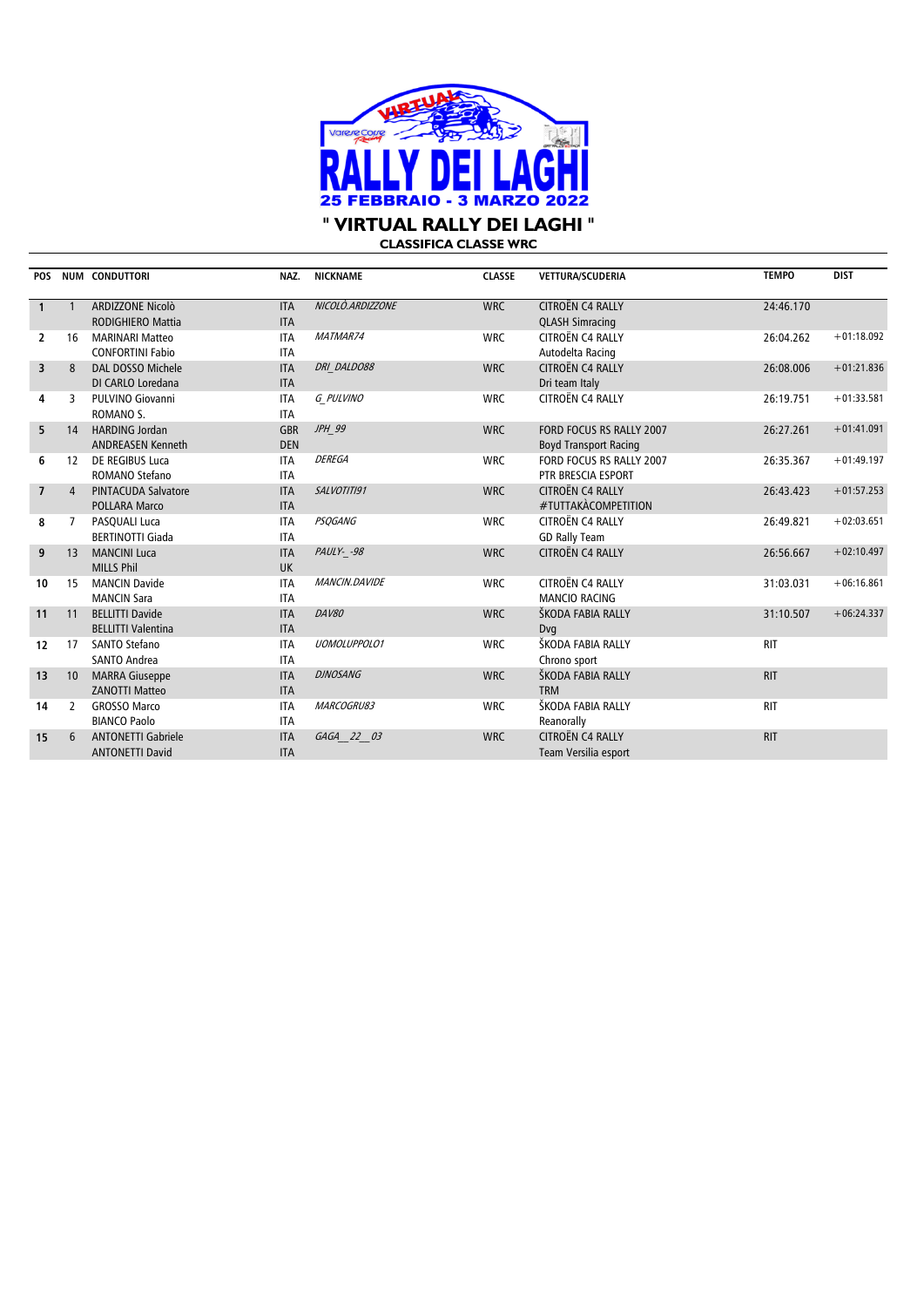

**" VIRTUAL RALLY DEI LAGHI "**

**CLASSIFICA CLASSE R5**

| POS                      |                 | NUM CONDUTTORI                                      | NAZ.                     | <b>NICKNAME</b>       | <b>CLASSE</b>  | <b>VETTURA/SCUDERIA</b>                               | <b>TEMPO</b> | <b>DIST</b>  |
|--------------------------|-----------------|-----------------------------------------------------|--------------------------|-----------------------|----------------|-------------------------------------------------------|--------------|--------------|
| $\mathbf{1}$             | 32              | <b>IACOPETTI Niccolò</b><br><b>BARBI Gabriele</b>   | <b>ITA</b><br><b>ITA</b> | DRI-CIABATTA1998      | R <sub>5</sub> | <b>VOLKSWAGEN POLO GTI R5</b><br><b>DRITEAMITALY</b>  | 25:11.682    |              |
| $\overline{2}$           | 38              | <b>UFFREDI Marco</b>                                | <b>ITA</b>               | OCRAM2005ITA          | R <sub>5</sub> | <b>VOLKSWAGEN POLO GTI R5</b>                         | 25:26.194    | $+00:14.512$ |
|                          |                 | <b>BREA Sofia</b>                                   | <b>ITA</b>               |                       |                | Autodelta racing                                      |              |              |
| 3                        | 27              | <b>TIZIANI Davide</b>                               | <b>ITA</b>               | TIZIO-27              | R <sub>5</sub> | <b>VOLKSWAGEN POLO GTI R5</b>                         | 25:50.605    | $+00:38.923$ |
|                          |                 | M <sub>M</sub>                                      | <b>ITA</b>               |                       |                | <b>TIZIOracing</b>                                    |              |              |
| 4                        | 31              | PALLOTTINI Luca                                     | <b>ITA</b>               | LUKE-ALLEGRO200       | R <sub>5</sub> | FORD FIESTA R5 MKII                                   | 26:46.009    | $+01:34.327$ |
|                          |                 | PETRUCCI Lorenzo                                    | <b>ITA</b>               |                       |                | LP Racing Team                                        |              |              |
| 5                        | 41              | <b>MARZOLA Davide</b>                               | <b>ITA</b>               | TANGLINGHADES69       | R <sub>5</sub> | FORD FIESTA R5 MKII                                   | 26:56.428    | $+01:44.746$ |
|                          |                 | <b>D'AMORE Guido</b>                                | <b>ITA</b>               |                       |                | Il Vuncio Squadra Corse                               |              |              |
| 6                        | 44              | <b>ARNALDI Alessio</b>                              | <b>ITA</b>               | ALESSIO.ARNALDI       | R5             | <b>VOLKSWAGEN POLO GTI R5</b>                         | 27:23.023    | $+02:11.341$ |
|                          |                 | <b>COSTANTINI Luca</b>                              | <b>ITA</b>               |                       |                |                                                       |              |              |
| $\overline{\phantom{a}}$ | 30              | <b>ANDRIOLETTI Mario</b>                            | <b>ITA</b>               | <b>MARIO ANDRETTI</b> | R <sub>5</sub> | <b>VOLKSWAGEN POLO GTI R5</b>                         | 28:07.434    | $+02:55.752$ |
|                          |                 | <b>ANDRIOLETTI Valentina</b>                        | <b>ITA</b>               |                       |                | Orobica Corse                                         |              |              |
| 8                        |                 | 36 PITTA Bru                                        | <b>ITA</b>               | <b>BARBA-TERZA</b>    | R5             | <b>VOLKSWAGEN POLO GTI R5</b>                         | 28:14.232    | $+03:02.550$ |
| 9                        | 47              | PITTA Be<br><b>COVIELLO Matteo</b>                  | <b>ITA</b><br><b>ITA</b> | <b>BSE COVIXTEO24</b> | R <sub>5</sub> | Alba docilia<br>FORD FIESTA R5 MKII                   | 28:51.206    | $+03:39.524$ |
|                          |                 | POGGETTI Mattia                                     | <b>ITA</b>               |                       |                | UniverseRacing                                        |              |              |
| 10                       | 23              | <b>CUCUGLIELLI Domenico</b>                         | <b>ITA</b>               | <b>KUKUD</b>          | R <sub>5</sub> | FORD FIESTA R5 MKII                                   | 28:51.962    | $+03:40.280$ |
|                          |                 | <b>CUCUGLIELLI Dario</b>                            | <b>ITA</b>               |                       |                | SK-Motorsport                                         |              |              |
| 11                       | 48              | <b>SABATINO Fabrizio</b>                            | <b>ITA</b>               | <b>FABBRYONE</b>      | R <sub>5</sub> | FORD FIESTA R5 MKII                                   | 29:21.464    | $+04:09.782$ |
|                          |                 | <b>SAB Fab</b>                                      | <b>ITA</b>               |                       |                |                                                       |              |              |
| 12                       |                 | 22 TUMIATI Nicolò                                   | <b>ITA</b>               | TUMING 27             | R <sub>5</sub> | FORD FIESTA R5 MKII                                   | 30:09.489    | $+04:57.807$ |
|                          |                 | <b>VAMONOS Frank</b>                                | <b>ITA</b>               |                       |                | Bella                                                 |              |              |
| 13                       | 50              | <b>GASPARELLA Fabio</b>                             | <b>ITA</b>               | ER-GASPO              | R <sub>5</sub> | FORD FIESTA R5 MKII                                   | 30:09.742    | $+04:58.060$ |
|                          |                 | PICCHIATORE Armando                                 | <b>ITA</b>               |                       |                | <b>DRI ACCADEMY</b>                                   |              |              |
| 14                       | 40              | <b>SIRONI Fabrizio</b>                              | <b>ITA</b>               | MORPH3US TH3MAST      | R5             | FORD FIESTA R5 MKII                                   | 30:38.139    | $+05:26.457$ |
|                          |                 | CAMARELLA Luca                                      | <b>ITA</b>               |                       |                | Ventura Racing Team                                   |              |              |
| 15                       | 29              | KOŻUCHOWSKI Marcin                                  | PL                       | <b>MRFASOLA</b>       | R5             | <b>FORD FIESTA R5</b>                                 | 30:39.006    | $+05:27.324$ |
|                          |                 | <b>KORNACKI Adam</b>                                | PL                       |                       |                |                                                       |              | $+09:15.075$ |
| 16                       | 28              | <b>COTRONE Francesco</b><br><b>COTRONE Federico</b> | <b>ITA</b><br><b>ITA</b> | VENTODELNORD          | R <sub>5</sub> | <b>VOLKSWAGEN POLO GTI R5</b><br>Scuderia del Grifone | 34:26.757    |              |
| 17                       | 37              | DOMPÉ Simone                                        | <b>ITA</b>               | SASSA4986             | R <sub>5</sub> | <b>VOLKSWAGEN POLO GTI R5</b>                         | <b>RIT</b>   |              |
|                          |                 | <b>MELONI Gabriele</b>                              | <b>ITA</b>               |                       |                | DRI Team Italy                                        |              |              |
| 18                       | 51              | <b>BARGELLINI Claudio</b>                           | <b>ITA</b>               | <b>BARGE 83</b>       | R <sub>5</sub> | <b>VOLKSWAGEN POLO GTI R5</b>                         | <b>RIT</b>   |              |
|                          |                 | <b>PENA Sory</b>                                    | <b>DOM</b>               |                       |                | Autodelta racing                                      |              |              |
| 19                       | 33 <sup>2</sup> | <b>PISACANE Riccardo</b>                            | <b>ITA</b>               | RIC PISA9             | R <sub>5</sub> | <b>VOLKSWAGEN POLO GTI R5</b>                         | <b>RIT</b>   |              |
|                          |                 | PISACANE Andrea                                     | <b>ITA</b>               |                       |                |                                                       |              |              |
| 20                       |                 | 26 SPAUDO Samuel                                    | <b>ITA</b>               | <b>CRISPGOSLING</b>   | R <sub>5</sub> | <b>VOLKSWAGEN POLO GTI R5</b>                         | <b>RIT</b>   |              |
|                          |                 | <b>GILSOUL Nicolas</b>                              | <b>BEL</b>               |                       |                | Già lo sai Team                                       |              |              |
| 21                       | 39              | <b>LEMBO Marco</b>                                  | <b>ITA</b>               | KEN BLOCK2022         | R <sub>5</sub> | FORD FIESTA R5 MKII                                   | <b>RIT</b>   |              |
|                          |                 | <b>MIDILI Nicola</b>                                | <b>ITA</b>               |                       |                | MLmotorsport                                          |              |              |
| 22                       | 25              | LICHERI Francesco                                   | <b>ITA</b>               | <b>FRANK6601</b>      | R <sub>5</sub> | <b>VOLKSWAGEN POLO GTI R5</b>                         | <b>RIT</b>   |              |
|                          |                 | <b>LICHERI Ivano</b>                                | <b>ITA</b>               |                       |                | Frank                                                 |              |              |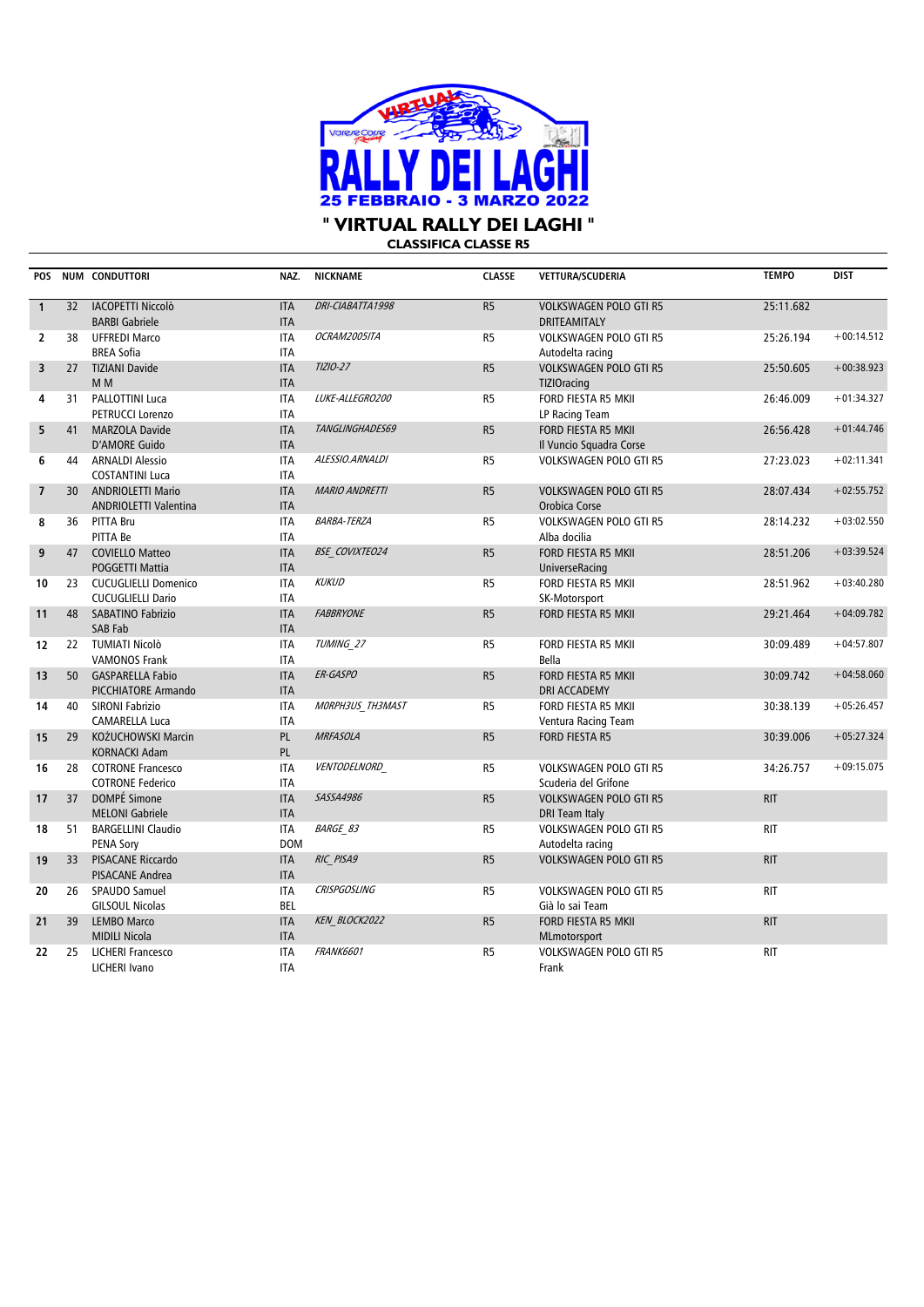

| <b>CLASSIFICA CLASSE N5</b> |
|-----------------------------|
|-----------------------------|

| <b>POS</b>               |    | NUM CONDUTTORI                                     | NAZ.                     | <b>NICKNAME</b>         | <b>CLASSE</b>  | VETTURA/SCUDERIA                                | <b>TEMPO</b> | <b>DIST</b>  |
|--------------------------|----|----------------------------------------------------|--------------------------|-------------------------|----------------|-------------------------------------------------|--------------|--------------|
| $\mathbf{1}$             | 81 | <b>BECHELLI Simone</b>                             | <b>ITA</b>               | SIMONE20                | N <sub>5</sub> | <b>PEUGEOT 208 T16 R5</b>                       | 25:06.658    |              |
|                          |    | <b>BECHELLI Alfredo</b>                            | <b>ITA</b>               |                         |                | DRI team italy                                  |              |              |
| $\overline{2}$           | 70 | RAGGHIANTI Walter                                  | <b>ITA</b>               | <b>WALTERRAGGHIANTI</b> | N <sub>5</sub> | <b>PEUGEOT 208 T16 R5</b>                       | 25:43.286    | $+00:36.628$ |
|                          |    | RAGGHIANTI Aurora                                  | <b>ITA</b>               |                         |                | Losco garage                                    |              |              |
| 3                        | 57 | PASQUALIN Stefano                                  | <b>ITA</b>               | DRI ILPA91              | N <sub>5</sub> | CITROËN C3 R5                                   | 25:59.709    | $+00:53.051$ |
|                          |    | <b>SANZONE Donatella</b>                           | <b>ITA</b>               |                         |                | DRI team italy                                  |              |              |
| 4                        | 58 | <b>VIENNESE Andrea</b>                             | <b>ITA</b>               | <b>ITEDDY85</b>         | N <sub>5</sub> | <b>PEUGEOT 208 T16 R5</b>                       | 26:09.069    | $+01:02.411$ |
|                          |    | <b>GALLI Gigi</b>                                  | <b>ITA</b>               |                         |                | PTR-Brescia Esports                             |              |              |
| 5                        | 66 | PIRRIGHEDDU Antonio                                | <b>ITA</b>               | PIRRIGO 94              | N <sub>5</sub> | <b>PEUGEOT 208 T16 R5</b>                       | 26:18.921    | $+01:12.263$ |
|                          |    | <b>BRIGAGLIA Alessandro</b>                        | <b>ITA</b>               |                         |                | Tempio racing                                   |              |              |
| 6                        | 64 | PIRALLA Sandro                                     | <b>ITA</b>               | SANDRIN77               | N <sub>5</sub> | ŠKODA FABIA R5                                  | 28:21.433    | $+03:14.775$ |
|                          |    | <b>CHIABOTTI Simone</b>                            | <b>ITA</b>               |                         |                | PirsanRacing                                    |              |              |
| $\overline{\phantom{a}}$ | 84 | <b>ROSSO Nicolas</b>                               | <b>ITA</b>               | NICRED15                | N <sub>5</sub> | ŠKODA FABIA R5                                  | 28:59.049    | $+03:52.391$ |
|                          |    | <b>CALCAGNO Martina</b>                            | <b>ITA</b>               |                         |                | Rossocorsa Rally Team                           |              |              |
| 8                        | 67 | LEVERONE Davide                                    | <b>ITA</b>               | LEVER1RALLY             | N <sub>5</sub> | <b>PEUGEOT 208 T16 R5</b>                       | 30:46.916    | $+05:40.258$ |
|                          |    | AZZAPELLO Graziano                                 | <b>ITA</b>               |                         |                | Losco Garage                                    |              |              |
| 9                        | 75 | <b>NERI Michele</b>                                | <b>ITA</b>               | <b>MIKYBLK</b>          | N <sub>5</sub> | ŠKODA FABIA R5                                  | 30:50.331    | $+05:43.673$ |
|                          |    | <b>ROMANO Salvo</b>                                | <b>ITA</b>               |                         |                |                                                 |              |              |
| 10                       | 68 | LOMBARDI Mirko Manuel                              | <b>ITA</b>               | ABARTHINO 90            | N <sub>5</sub> | <b>PEUGEOT 208 T16 R5</b>                       | 30:57.570    | $+05:50.912$ |
|                          |    | <b>GIUDICE Vanessa</b>                             | <b>ITA</b>               |                         |                | Sei ganzo vai                                   |              |              |
| 11                       | 71 | <b>INNOCENTI Manuel</b>                            | <b>ITA</b>               | <b>MANUEMMALE</b>       | N <sub>5</sub> | ŠKODA FABIA R5                                  | 31:11.946    | $+06:05.288$ |
|                          |    | <b>EMMA Innocenti</b>                              | <b>ITA</b>               |                         |                | Seven Speed Racing                              |              |              |
| 12                       | 79 | <b>IDDAU Salvatore</b>                             | <b>ITA</b>               | S.IDDAU                 | N <sub>5</sub> | CITROËN C3 R5                                   | 32:34.543    | $+07:27.885$ |
|                          |    | <b>FENU Mario</b>                                  | <b>ITA</b>               |                         |                |                                                 |              |              |
| 13                       | 85 | <b>CERRATO Samuele</b>                             | <b>ITA</b>               | SAMURALLY93             | N <sub>5</sub> | ŠKODA FABIA R5                                  | <b>RIT</b>   |              |
|                          |    | <b>MARELLO Silvia</b>                              | <b>ITA</b>               |                         |                | Dri team italy                                  |              |              |
| 14                       | 82 | PASSALACQUA Giovanni                               | <b>ITA</b>               | GIONNYPASS 25           | N <sub>5</sub> | ŠKODA FABIA R5                                  | <b>RIT</b>   |              |
|                          |    | <b>CELONA Antonino</b>                             | <b>ITA</b>               |                         |                | Passione Motorsport Racing Team                 |              |              |
| 15                       | 74 | <b>COLETTA Sandro</b>                              | <b>ITA</b><br><b>FIN</b> | FOGGYSEPPO41            | N <sub>5</sub> | ŠKODA FABIA R5                                  | <b>RIT</b>   |              |
|                          | 90 | <b>HARJANNE Seppo</b>                              |                          | CIACCIGO71              |                | Red WLF Racing Team                             |              |              |
| 16                       |    | <b>MARABINI Matteo</b><br><b>CASTIGLIONI David</b> | <b>ITA</b><br><b>ITA</b> |                         | N <sub>5</sub> | <b>PEUGEOT 208 T16 R5</b><br><b>Team Ciacci</b> | <b>RIT</b>   |              |
| 17                       | 60 | <b>OLLIO Fortunato</b>                             | <b>ITA</b>               | OLLY_FORTU              | N <sub>5</sub> | <b>PEUGEOT 208 T16 R5</b>                       | <b>RIT</b>   |              |
|                          |    | <b>BINI Sara</b>                                   | <b>ITA</b>               |                         |                |                                                 |              |              |
| 18                       | 86 | <b>CARLI Marco</b>                                 | <b>ITA</b>               | RALLYSTYLE1792          | N <sub>5</sub> | <b>PEUGEOT 208 T16 R5</b>                       | <b>RIT</b>   |              |
|                          |    | <b>CARLI Sebastian</b>                             | <b>ITA</b>               |                         |                | Stiavaracing                                    |              |              |
| 19                       | 88 | <b>TUROTTI Matteo</b>                              | <b>ITA</b>               | <b>TURO5- -</b>         | N <sub>5</sub> | ŠKODA FABIA R5                                  | <b>RIT</b>   |              |
|                          |    | <b>TUROTTI Piero</b>                               | <b>ITA</b>               |                         |                | <b>Top Video Rally</b>                          |              |              |
| 20                       | 69 | NOTARIANNI Alessandro                              | <b>ITA</b>               | ALE870                  | N <sub>5</sub> | ŠKODA FABIA R5                                  | <b>RIT</b>   |              |
|                          |    | PINNA Serena                                       | <b>ITA</b>               |                         |                |                                                 |              |              |
| 21                       | 59 | <b>MANTEGAZZA Davide</b>                           | <b>ITA</b>               | I-MISSILI               | N <sub>5</sub> | <b>PEUGEOT 208 T16 R5</b>                       | <b>RIT</b>   |              |
|                          |    | PAGANI Andrea                                      | <b>ITA</b>               |                         |                | azzurra Rally Team                              |              |              |
| 22                       | 56 | VITA Alessandro                                    | <b>ITA</b>               | VITA_CORSE              | N5             | <b>PEUGEOT 208 T16 R5</b>                       | RIT          |              |
|                          |    | VITA Mattia                                        | ITA                      |                         |                | Dirt Favara corse                               |              |              |
| 23                       | 77 | <b>CASSINA Morris</b>                              | <b>ITA</b>               | <b>MORRIS1796</b>       | N <sub>5</sub> | ŠKODA FABIA R5                                  | <b>RIT</b>   |              |
|                          |    | <b>BUCCIARATI Bruno</b>                            | <b>ITA</b>               |                         |                | PTR-Brescia Esports                             |              |              |
| 24                       | 73 | ZANELLATO Andrea                                   | ITA                      | ZANE94                  | N5             | CITROËN C3 R5                                   | <b>RIT</b>   |              |
|                          |    | JO Jo                                              | ITA                      |                         |                |                                                 |              |              |
| 25                       | 78 | <b>FERINA Rosario</b>                              | <b>ITA</b>               | MPAZZUTU87              | N <sub>5</sub> | ŠKODA FABIA R5                                  | <b>RIT</b>   |              |
|                          |    | <b>LUKE Duke</b>                                   | ING                      |                         |                | Sosio Corse                                     |              |              |
| 26                       | 63 | <b>BIANCAREDDU Marco</b>                           | ITA                      | MICCIALINA82            | N5             | CITROËN C3 R5                                   | SQL          |              |
|                          |    | <b>SPANO Piero</b>                                 | ITA                      |                         |                | Pa racing                                       |              |              |
| 27                       | 82 | PASSALACQUA Giovanni                               | <b>ITA</b>               | GIONNYPASS 25           | N <sub>5</sub> | ŠKODA FABIA R5                                  | SQL          |              |
|                          |    | <b>CELONA Antonino</b>                             | <b>ITA</b>               |                         |                | Passione Motorsport Racing Team                 |              |              |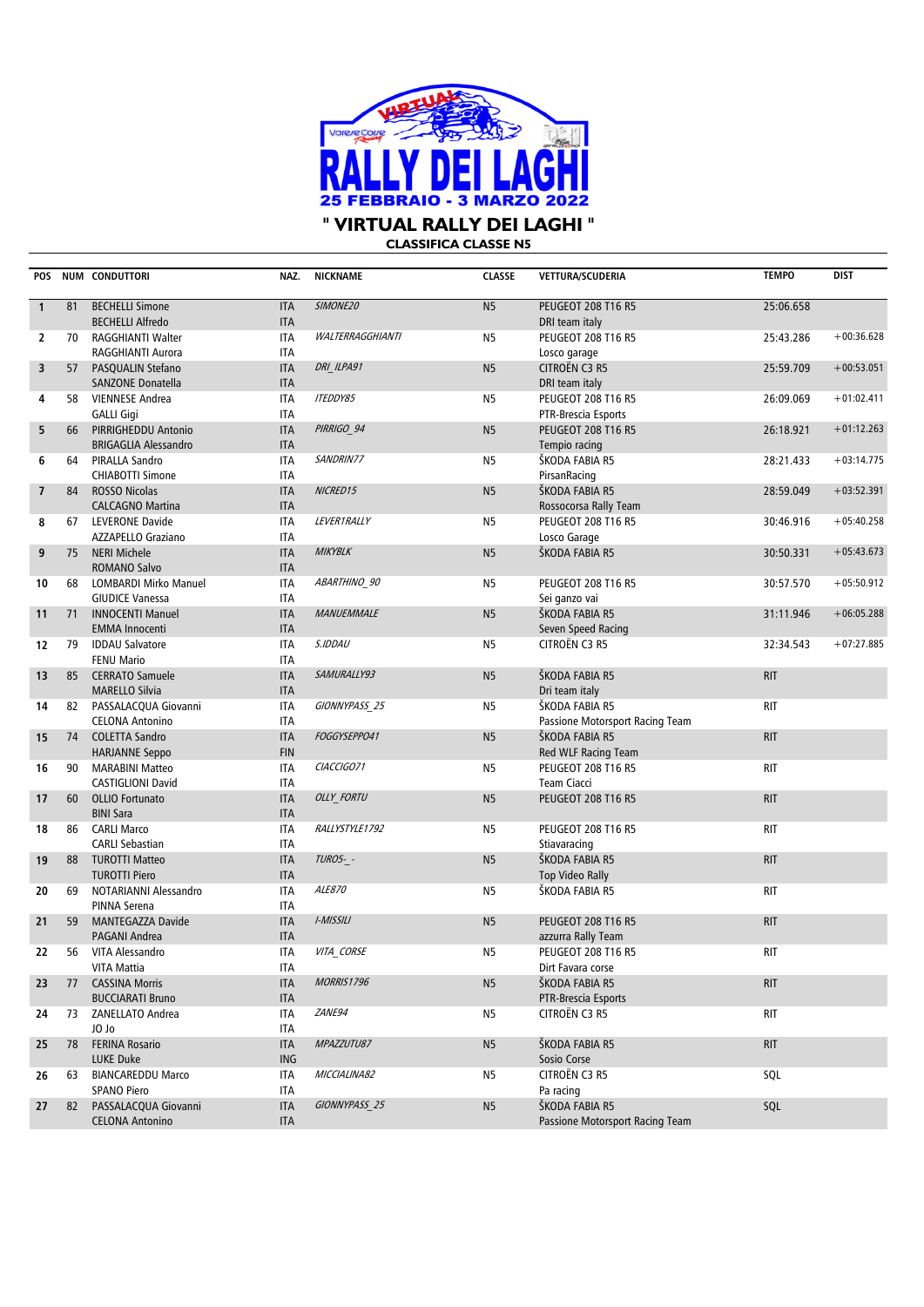

**" VIRTUAL RALLY DEI LAGHI "**

**CLASSIFICA CLASSE R4**

| <b>POS</b>     |     | NUM CONDUTTORI                                       | NAZ.                     | <b>NICKNAME</b>      | <b>CLASSE</b>  | VETTURA/SCUDERIA                                         | <b>TEMPO</b> | <b>DIST</b>  |
|----------------|-----|------------------------------------------------------|--------------------------|----------------------|----------------|----------------------------------------------------------|--------------|--------------|
|                | 100 | <b>BROGI Michele</b><br><b>MANNINI Renzo</b>         | <b>ITA</b><br><b>ITA</b> | <b>DRI-EVOMICHE</b>  | R4             | MITSUBISHI LANCER EVOLUTION X<br>Dri team italy          | 26:04.132    |              |
|                | 91  | <b>BELLUZZO Totò</b><br>VITA Alessandro              | <b>ITA</b><br><b>ITA</b> | TOTUB90              | R <sub>4</sub> | MITSUBISHI LANCER EVOLUTION X<br>Dirt favara corse       | 26:20.739    | $+00:16.607$ |
| 3              | 95  | DI FINI Luca<br><b>LEOTTA Diletta</b>                | <b>ITA</b><br><b>ITA</b> | ALLEYESONELUU        | R4             | MITSUBISHI LANCER EVOLUTION X<br>Autodelta Racing        | 27:05.956    | $+01:01.824$ |
| 4              | 96  | <b>DENTELLA Marco</b><br><b>DENTELLA Andrea</b>      | <b>ITA</b><br><b>ITA</b> | <b>MLBALLAS</b>      | R <sub>4</sub> | MITSUBISHI LANCER EVOLUTION X<br><b>MARACING</b>         | 27:54.746    | $+01:50.614$ |
| 5.             | 92  | <b>DE SANTIS Emiddio</b><br><b>LEONARDI Davide</b>   | <b>ITA</b><br><b>ITA</b> | <b>SUPEREMIDDIO</b>  | R4             | MITSUBISHI LANCER EVOLUTION X<br><b>DIRT RALLY LAZIO</b> | 28:02.896    | $+01:58.764$ |
| 6              | 94  | <b>CASABLANCA Paolo</b><br><b>CASABLANCA Arianna</b> | <b>ITA</b><br><b>ITA</b> | MAVERIK4501          | R4             | <b>MITSUBISHI LANCER EVOLUTION X</b><br>Ionio corse      | 28:58.194    | $+02:54.062$ |
| $\overline{7}$ | 98  | <b>JOLY Christian</b><br><b>JOLY Hemile</b>          | <b>ITA</b><br><b>ITA</b> | CHRJB23              | R4             | MITSUBISHI LANCER EVOLUTION X<br><b>Brescia Esports</b>  | 29:26.791    | $+03:22.659$ |
| 8              | 99  | <b>GIORDANO Fabio</b><br><b>PROIETTI Gianluca</b>    | <b>ITA</b><br><b>ITA</b> | RALLYCARS24          | R <sub>4</sub> | SUBARU WRX STI NR4<br>RALLYCARS24                        | <b>RIT</b>   |              |
| 9              | 93  | <b>ROMERI Mattia</b><br><b>GRAZIOLI Daniel</b>       | <b>ITA</b><br><b>SLK</b> | <b>MATTIAWRC OFF</b> | R <sub>4</sub> | MITSUBISHI LANCER EVOLUTION X<br>S-Sport                 | <b>RIT</b>   |              |
| 10             | 155 | <b>FERRARIO Marco</b><br><b>BRIVIO Alice</b>         | <b>ITA</b><br><b>ITA</b> | <b>DRA-EXTRAMRC</b>  | R <sub>4</sub> | MITSUBISHI LANCER EVOLUTION X<br>Demolizioni Ralliart    | <b>RIT</b>   |              |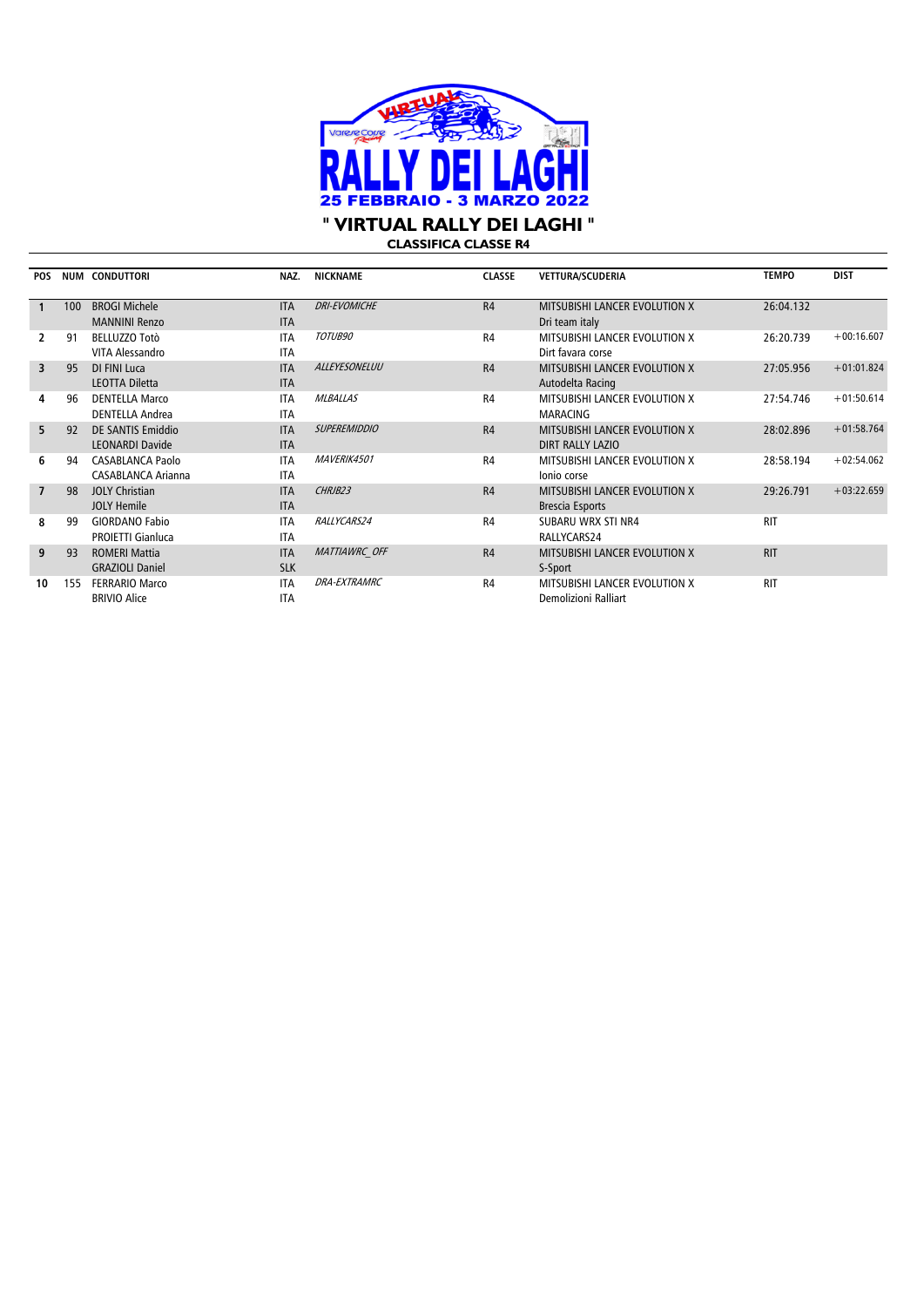

**CLASSIFICA CLASSE R2T**

| <b>POS</b>     |     | NUM CONDUTTORI               | NAZ.       | <b>NICKNAME</b>       | <b>CLASSE</b>    | <b>VETTURA/SCUDERIA</b> | <b>TEMPO</b> | <b>DIST</b>  |
|----------------|-----|------------------------------|------------|-----------------------|------------------|-------------------------|--------------|--------------|
|                | 101 | <b>GARUFI Carmelo</b>        | <b>ITA</b> | <b>DRI-MELOGARUFI</b> | R <sub>2</sub> T | <b>FORD FIESTA R2</b>   | 27:13.076    |              |
|                |     | <b>LO CONTI Antonio</b>      | <b>ITA</b> |                       |                  | Dri team italy          |              |              |
| 2              | 113 | PODESCHI Alessandro          | <b>RSM</b> | PODOX7REDS            | R <sub>2</sub> T | <b>FORD FIESTA R2</b>   | 27:48.426    | $+00:35.350$ |
|                |     | <b>GIACOBBI Andrea</b>       | <b>ITA</b> |                       |                  | RPG Racing Team         |              |              |
| 3              | 102 | PLUDA Michael                | <b>ITA</b> | MECHAMIC 38           | R <sub>2</sub> T | FORD FIESTA R2          | 28:10.805    | $+00:57.729$ |
|                |     | <b>SUVAKIC Denis</b>         | <b>ITA</b> |                       |                  | PTR BRESCIA ESPORTS     |              |              |
| 4              | 104 | DI BENEDETTO Mattia          | <b>ITA</b> | MATTIALOEB078         | R <sub>2</sub> T | <b>FORD FIESTA R2</b>   | 29:16.417    | $+02:03.341$ |
|                |     | <b>TASSELLA Riccardo</b>     | <b>ITA</b> |                       |                  | Assenzio racing team    |              |              |
| 5.             | 118 | <b>GIUSTETTI Luca</b>        | <b>ITA</b> | GPRALLY22             | R <sub>2</sub> T | <b>FORD FIESTA R2</b>   | 32:13.834    | $+05:00.758$ |
|                |     | <b>CINOTTO Luca</b>          | <b>ITA</b> |                       |                  | Gliese                  |              |              |
| 6              | 107 | <b>RAMIN Matteo</b>          | <b>ITA</b> | <b>SPEEDTEO</b>       | R <sub>2</sub> T | <b>FORD FIESTA R2</b>   | 36:25.087    | $+09:12.011$ |
|                |     | <b>PICENO Denis</b>          | <b>ITA</b> |                       |                  | Baldon rally            |              |              |
| $\overline{7}$ | 111 | <b>PONZANELLI Matteo</b>     | <b>ITA</b> | PONZA0677             | R <sub>2</sub> T | <b>FORD FIESTA R2</b>   | <b>RIT</b>   |              |
|                |     | <b>CAPPELLETTI Francesco</b> | <b>ITA</b> |                       |                  | Crazy team              |              |              |
| 8              | 112 | <b>CASALE Andrea</b>         | <b>MON</b> | MOTUMBO 76            | R <sub>2</sub> T | <b>FORD FIESTA R2</b>   | <b>RIT</b>   |              |
|                |     | <b>CASALE Nicole</b>         | <b>MON</b> |                       |                  | Ptr Brescia Esport      |              |              |
| 9              | 103 | D'ALESSANDRO Mattia          | <b>ITA</b> | <b>MATTIA1817</b>     | R <sub>2</sub> T | <b>FORD FIESTA R2</b>   | <b>RIT</b>   |              |
|                |     | D'ALESSANDRO Anna            | <b>ITA</b> |                       |                  | <b>AUTODELTA RACING</b> |              |              |
| 10             | 116 | DEIDDA Loris Angelo          | <b>ITA</b> | DIDDA 72              | R <sub>2</sub> T | <b>FORD FIESTA R2</b>   | <b>RIT</b>   |              |
|                |     | <b>CAPECCHI Andrea</b>       | <b>ITA</b> |                       |                  | Ptr Brescia E-sport     |              |              |
| 11             | 105 | <b>MAGGI Fabio</b>           | <b>ITA</b> | <b>MAGGIONE</b>       | R <sub>2</sub> T | <b>FORD FIESTA R2</b>   | <b>RIT</b>   |              |
|                |     | <b>CIOCCA VASINO Luca</b>    | <b>ITA</b> |                       |                  | Il Vuncio Squadre Corse |              |              |
| 12             | 110 | <b>CAPPELLETTI Francesco</b> | <b>ITA</b> | FRANZ83NZ             | R <sub>2</sub> T | <b>FORD FIESTA R2</b>   | <b>RIT</b>   |              |
|                |     | <b>PONZANELLI Matteo</b>     | <b>ITA</b> |                       |                  | Crazy Team              |              |              |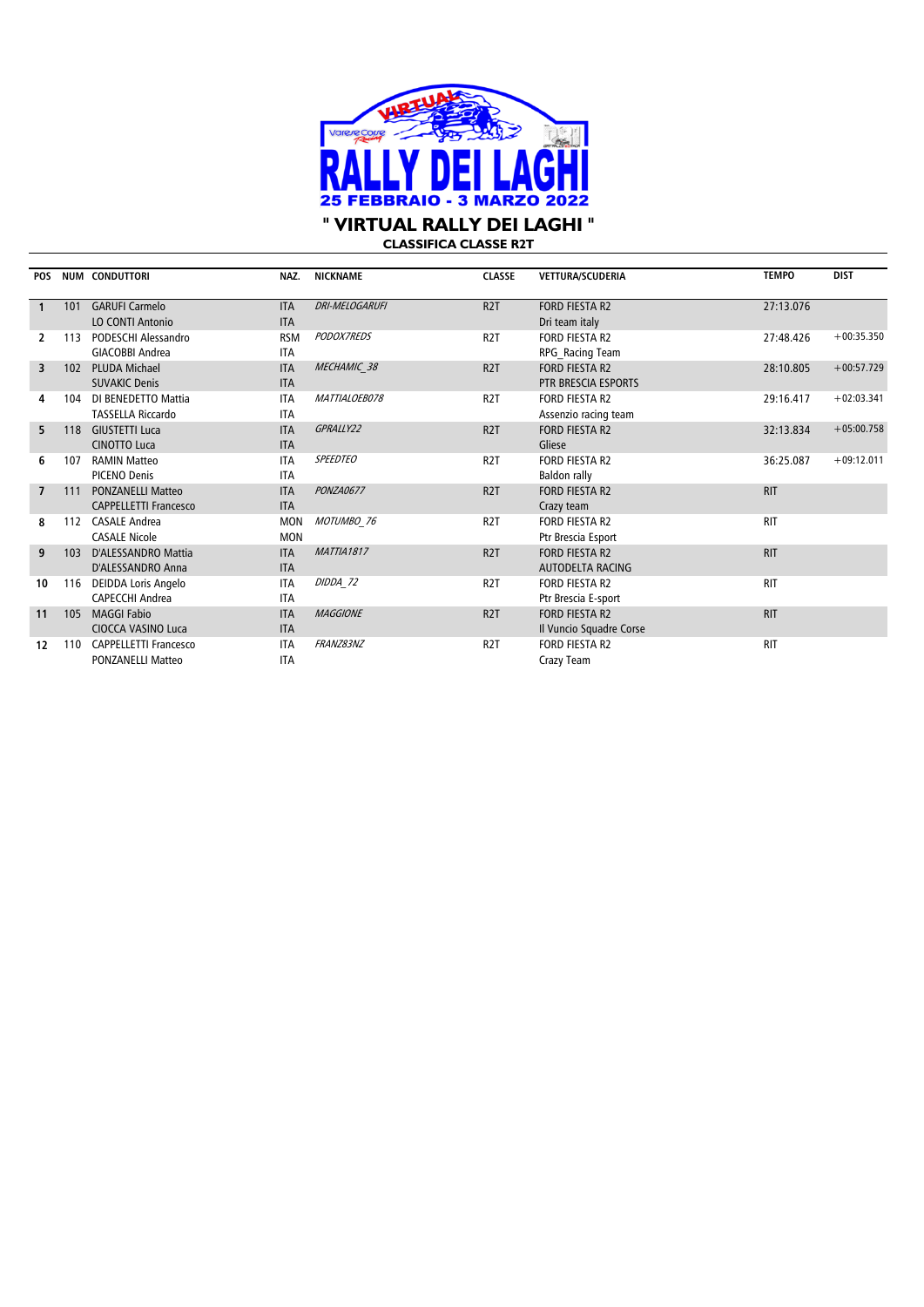

**CLASSIFICA CLASSE R2B** 

| <b>POS</b>     |     | <b>NUM CONDUTTORI</b>                                   | NAZ.                     | <b>NICKNAME</b>    | <b>CLASSE</b>    | <b>VETTURA/SCUDERIA</b>            | <b>TEMPO</b> | <b>DIST</b>  |
|----------------|-----|---------------------------------------------------------|--------------------------|--------------------|------------------|------------------------------------|--------------|--------------|
|                | 129 | <b>CRESTANI Davide</b><br><b>COMAZZETTO Michael</b>     | <b>ITA</b><br><b>ITA</b> | <b>DRLCRESTA</b>   | R2B              | PEUGEOT 208 R2<br>Dirt rally Lazio | 27:11.252    |              |
| 2              | 131 | <b>SANZOGNI Marco</b><br>SANZOGNI Paolo                 | <b>ITA</b><br><b>ITA</b> | AUTOSPORT 79       | R <sub>2</sub> B | PEUGEOT 208 R2<br>DP.              | 28:25.643    | $+01:14.391$ |
| 3              | 119 | <b>GIANNECCHINI Nicola</b><br><b>BERCHIOLLI Stefano</b> | <b>ITA</b><br><b>ITA</b> | NIKOLANIKO92       | R2B              | PEUGEOT 208 R2<br>6 ganzo vai      | 28:33.853    | $+01:22.601$ |
| 4              | 120 | <b>TARABBO Riccardo</b><br><b>MAI</b> Irene             | <b>ITA</b><br><b>ITA</b> | <b>SCIUMMIA</b>    | R <sub>2</sub> B | PEUGEOT 208 R2<br>Novara Corse     | 28:53.147    | $+01:41.895$ |
| 5.             | 124 | <b>SABBATINI Nicola</b><br><b>SABBATINI Cristiano</b>   | <b>ITA</b><br><b>ITA</b> | CONSUMO TERROSO    | R2B              | PEUGEOT 208 R2                     | 29:51.300    | $+02:40.048$ |
| 6              | 133 | <b>MANISCALCO Marco</b><br><b>MANISCALCO Vincenzo</b>   | <b>ITA</b><br><b>ITA</b> | MARCOMAN 2005      | R <sub>2</sub> B | PEUGEOT 208 R2<br>DAG              | 30:12.255    | $+03:01.003$ |
| $\overline{7}$ | 125 | <b>BERUTTI Nicola</b><br><b>BERUTTI Matteo</b>          | <b>ITA</b><br><b>ITA</b> | NICK89RALLY        | R <sub>2</sub> B | PEUGEOT 208 R2<br>Dirt Rally Lazio | <b>RIT</b>   |              |
| 8              | 122 | RETICO Stefano<br><b>RETICO Simone</b>                  | <b>ITA</b><br><b>ITA</b> | KTS GOD TETO       | R2B              | PEUGEOT 208 R2                     | <b>RIT</b>   |              |
| 9              | 130 | <b>BENNATI Davide</b><br>RAMUZZO Sergio                 | <b>ITA</b><br><b>ITA</b> | <b>KING BENNA</b>  | R2B              | PEUGEOT 208 R2<br>fB image asd     | <b>RIT</b>   |              |
| 10             | 126 | <b>PORRETTA Gabriele</b><br>CASINELLI Michela           | <b>ITA</b><br><b>ITA</b> | <b>GABRY SPIKE</b> | R <sub>2</sub> B | OPEL ADAM R2<br>DRI ACCADEMY       | <b>RIT</b>   |              |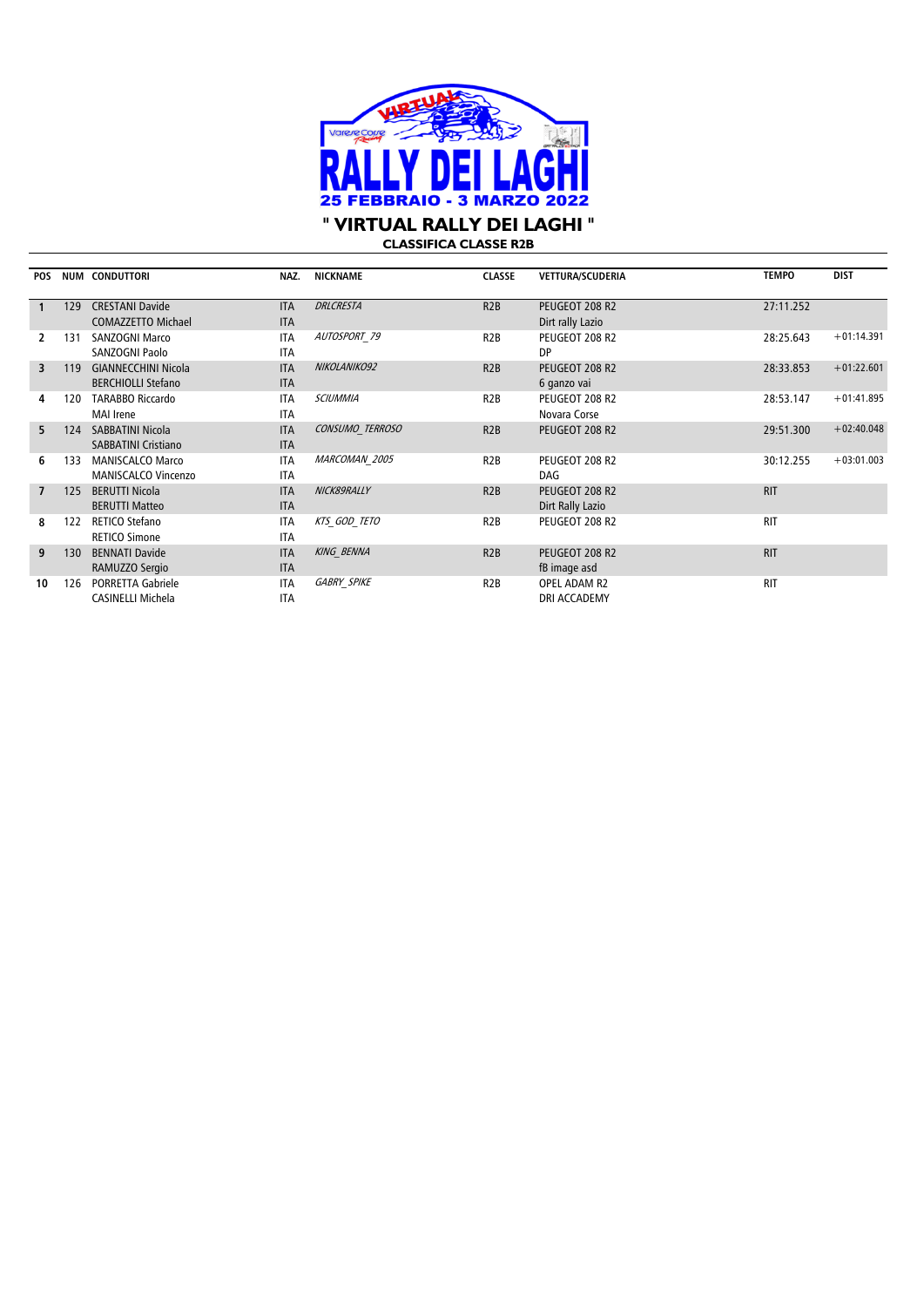

**CLASSIFICA CLASSE A8**

| POS |     | NUM CONDUTTORI           | NAZ.       | NICKNAME             | <b>CLASSE</b>  | <b>VETTURA/SCUDERIA</b> | <b>TEMPO</b> | <b>DIST</b>  |
|-----|-----|--------------------------|------------|----------------------|----------------|-------------------------|--------------|--------------|
|     |     |                          |            |                      |                |                         |              |              |
|     | 137 | <b>BORTOLOTTI Mattia</b> | <b>ITA</b> | MET VIKING 91        | A <sub>8</sub> | SUBARU IMPREZA S4 RALLY | 26:24.276    |              |
|     |     | <b>STORTI Giovanni</b>   | <b>ITA</b> |                      |                | Friûl Rally Team        |              |              |
|     | 140 | CIGARDI Armando          | <b>ITA</b> | ARMANDOCIGARDI       | A <sub>8</sub> | PEUGEOT 206 RALLY       | 29:22.399    | $+02:58.123$ |
|     |     | ROMANO Sergio            | <b>ITA</b> |                      |                | <b>CIGA Motorsport</b>  |              |              |
| 3   | 142 | <b>IELMINI Tommaso</b>   | <b>ITA</b> | <b>TOMMYFISHERSC</b> | A <sub>8</sub> | SUBARU IMPREZA S4 RALLY | 41:38.981    | $+15:14.705$ |
|     |     | <b>GENNARO Luca</b>      | <b>ITA</b> |                      |                | Scuderia le Canestrepp  |              |              |
| 4   | 138 | COMPAGNUCCI Alessandro   | <b>ITA</b> | <i>ALESCOM</i>       | A8             | SUBARU IMPREZA S4 RALLY | <b>RIT</b>   |              |
|     |     | COMPAGNUCCI Andrea       | <b>ITA</b> |                      |                | Compagnucci racing team |              |              |